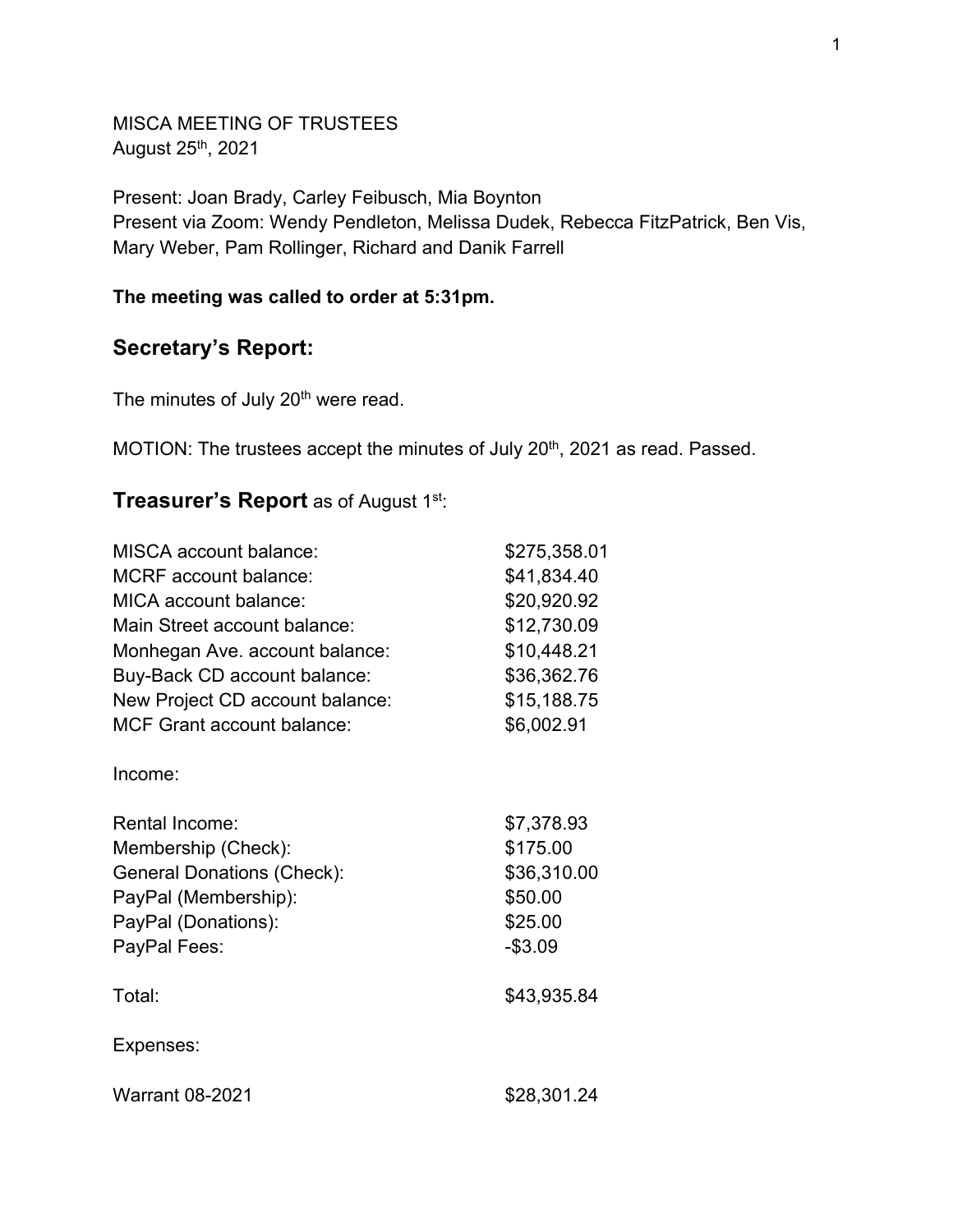| <b>Net MISCA account balance:</b>          | \$291,382.91 |
|--------------------------------------------|--------------|
| <b>Net MCRF account balance:</b>           | \$41,834.40  |
| <b>Net MICA account balance:</b>           | \$21,030.62  |
| <b>Net Main Street account balance:</b>    | \$12,980.09  |
| <b>Net Monhegan Ave account balance:</b>   | \$10,698.21  |
| <b>Net Buy-Back CD account balance:</b>    | \$36,862.76  |
| <b>Net New Project CD account balance:</b> | \$15,188.75  |
| <b>Net MCF Grant account balance:</b>      | \$6,002.91   |

# **Old Business:**

#### Meadow Lots:

The septic project is nearly complete. Chris Smith suggested the trustees determine where they would like the driveway since there is material that could be utilized for it. Joan will schedule a follow-up meeting with Chris and trustees at the site.

The water company has not been using the well this year.

#### Store:

There is no update on the electrician.

Chris Rollins submitted an estimate for the store loading dock. MOTION: Hire Chris Rollins to build the loading dock at the store and approve the cost of materials at Rankins and boat freight. Passed.

#### MICA Building:

Kole agreed to fix the door at the Black Duck. Pam suggested the trustees meet with her and Kole to discuss potential long-term solutions for the leaking door.

The condo board plans to meet soon. Minutes from the meeting will hopefully be available before the next MISCA meeting.

Shermie will move the propane tanks away from the building but some firewood needs to be moved first.

The Post Office lease needs to be renewed. Joan is in communication with the postal service about the renewal process. There were some concerns about MISCA having to pay an outside company.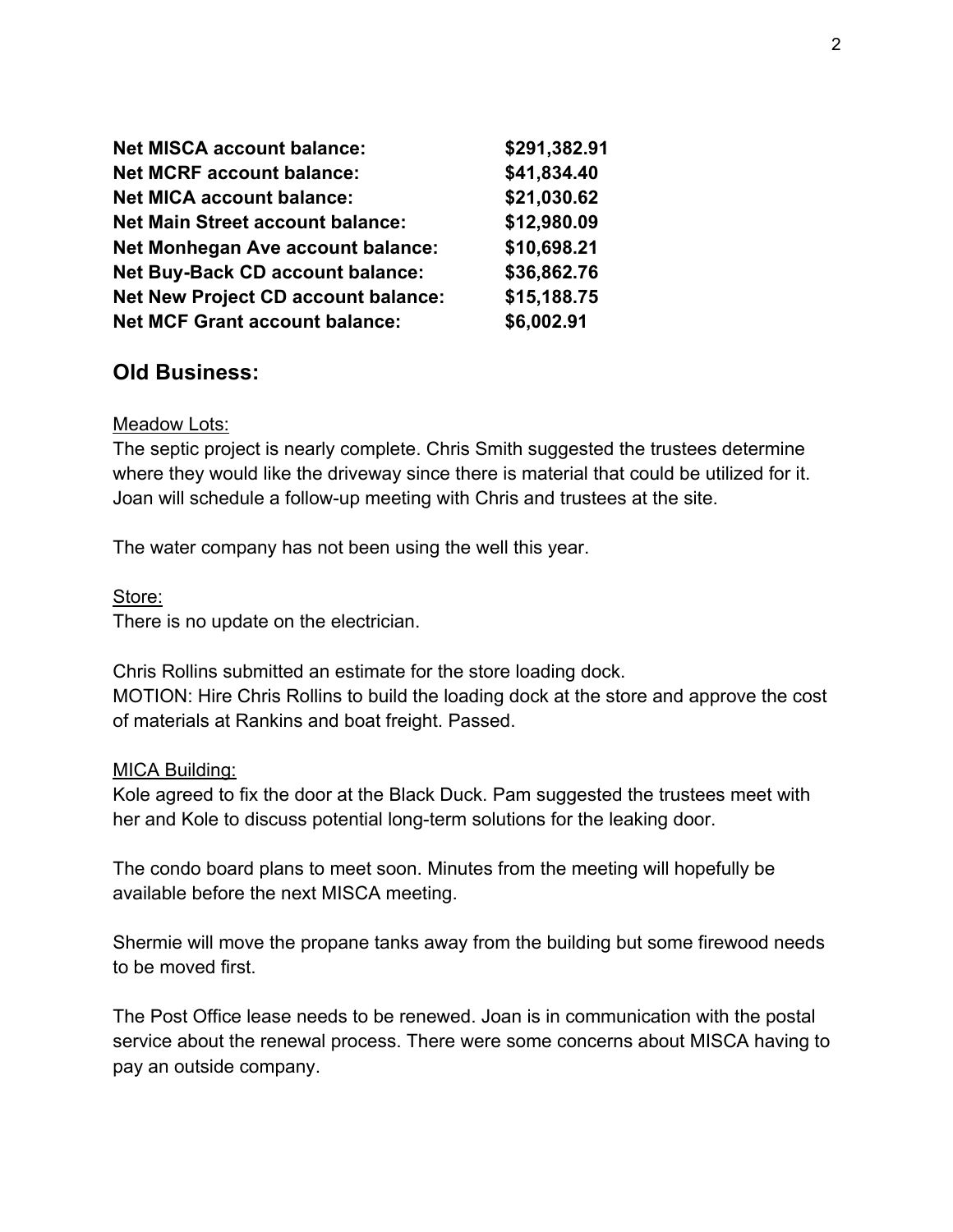## The Looks:

The septic switch still needs to be fixed.

Nancy had a toilet issue so Kole was hired to replace it for around \$600. There were some other plumbing issues that he addressed.

### Fundraising:

The deadline for cookbook submissions needs to be extended. T-Shirts have been selling well at Winter Works.

### New Accountant:

Gary has agreed to be our new accountant and taxes have been filed.

There were some issues in recording mortgage payments for Sung Harbor. Melissa will research the payments more and work with the accountant to come up with a solution.

MISCA Community Relief Fund: No applicants this month.

Ground Lease review:

Mary still needs to send the spreadsheet of properties/ documents.

Caretaker: No update.

#### **New Business:**

## Selection procedure for building rights:

Joan suggested forming a subcommittee to fine tune how multiple applicants would be handled for the meadow lots. Richard suggested to look to the bylaws for the selection process.

## Beneficiaries Responsibilities:

There was much discussion on what the expectations are for MISCA beneficiaries. Richard suggested the ground lease has a good list of what is required of MISCA and what is required of the owner. Joan will reach out to other land trusts to discuss further as well as looking into Habitat for Humanity. Mary suggested that communicating with beneficiaries about the importance in participating and supporting MISCA openly would be beneficial.